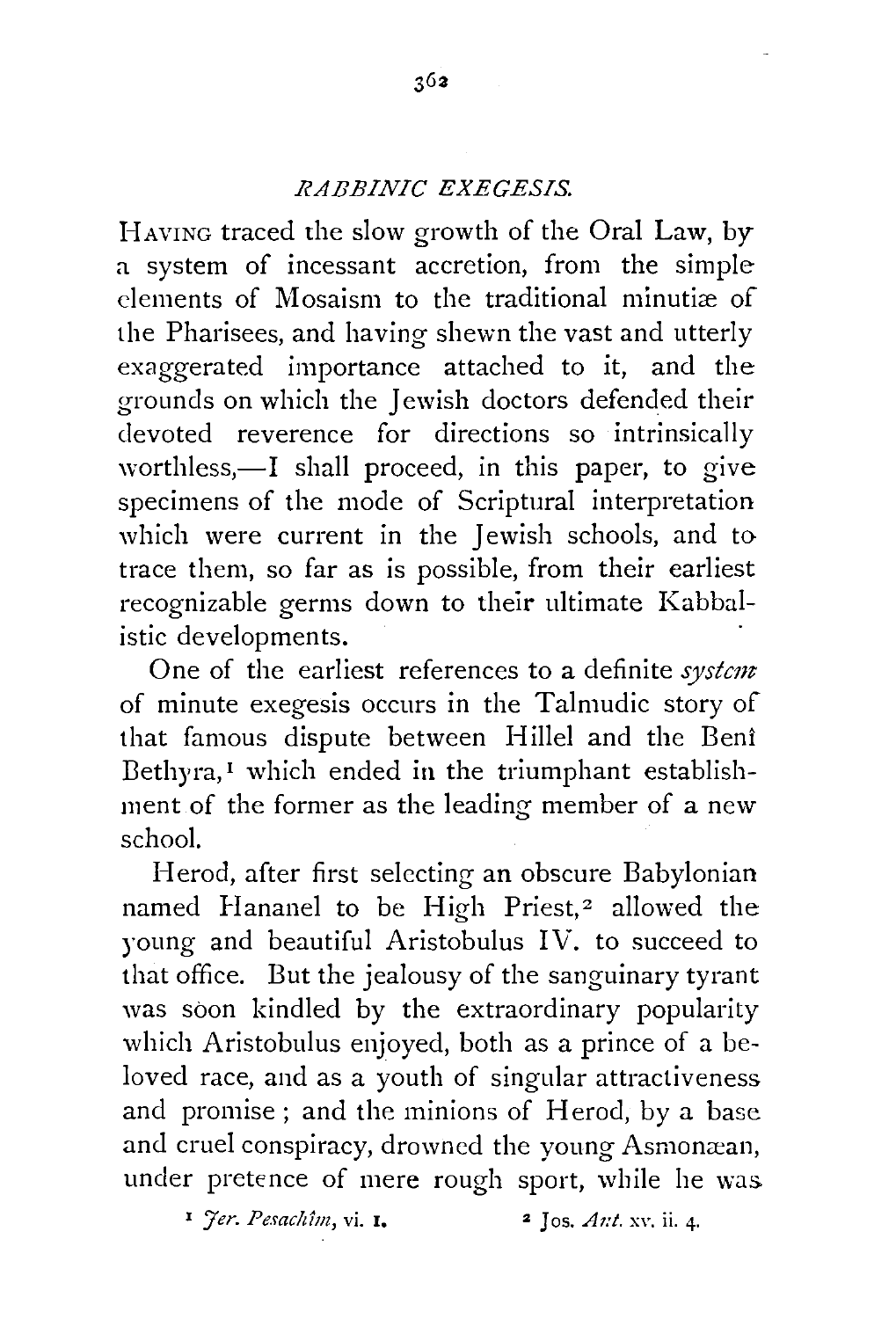bathing at Jericho.<sup>1</sup> Joshua Ben Phabi succeeded him, and then Herod nominated Simeon, son of Bocthos, to the High-Priesthood, and strengthened the union between Throne and Altar by marrying his beautiful daughter, who, like Herod's first wife, bore the name of Mariamne. From that time forward, until the destruction of Jerusalem, the Pontificate continued in the hands of these powerful Doethusim, who simply shared its dishonoured functions with one or two other families equally aristocratic and equally Sadducean. The Rabbis of the leading schools withdrew from all close participation with this cabal of priestly foreigners, and we have already seen that Shemaia and Abtalion maintained towards them a position of armed neutrality. This *"Couple"*  of Rabbis seems to have been immediately followed by the Beni Bethyra, whose antecedents and history are singularly obscure.<sup>2</sup> On one occasion, however, during their presidency of the schools, the 14th ot Nisan happened to fall on a Sabbath, and there arose a very serious question as to whether the sacrifice of the Paschal Lamb ought to be permitted or postponed. Then for the first time some mention was made of a certain Babylonian named Hillel, who

<sup>1</sup> The tragic story of the drowning of Aristobulus, under pretence of sport, may be found in Josephus.

<sup>2</sup> The remark of Grätz (iii. 167), that Herod assigned them a territory in Batanæa, in which they founded the city of Bethyra, seems to be a mere baseless conjecture. The words *Bith Thira* mean a watchtower, and arc the Chaldaic equivalent for "Mizpah." (Derenbourg, *Palest.* p. 179.) The name was therefore common, and is found in Judges x. 17, as well as in Samuel, &c. But how the name Beni Bethira was acquired, and whether the Bethyr from which they derived it was the city afterwards so famous in the history of the rebellion of Barkochba, we cannot tell.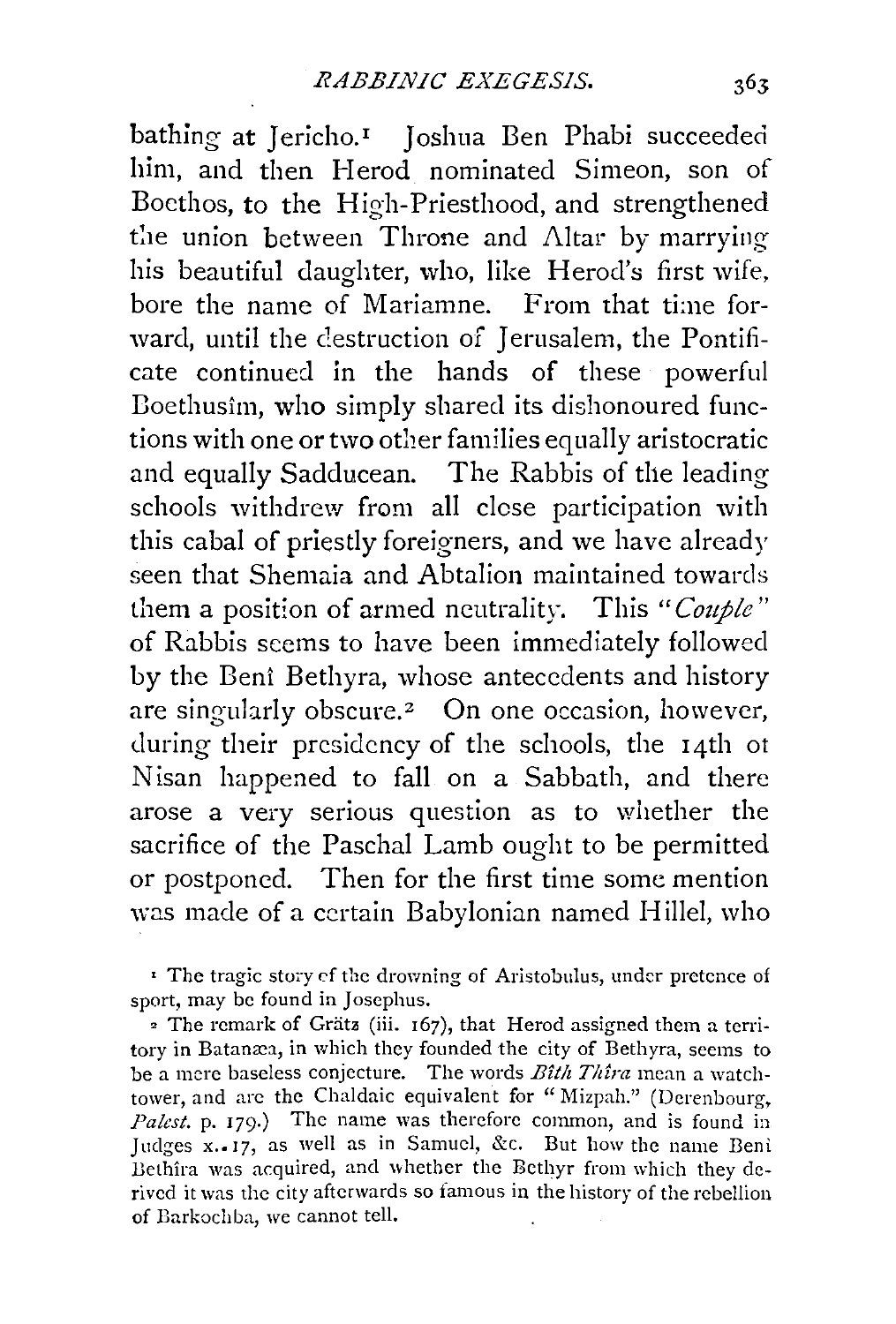had been a pupil of Shemaia and Abtalion, and who might, it was hoped, be able to decide the question. He was sent for, and questioned on the subject. "Have we not," he asked, "many other sacrifices which are permitted on the Sabbath?" It might have been supposed that this reference to the wellknown rule that "there was no Sabbatism in the Temple,"-- or that, in other words, the duties of public worship superseded the Sabbatic regulations, -would have been regarded as decisive; but the only answer was a contemptuous remark that they could not have expected anything better from such as he. Hillcl then proceeded to support his view Ly three methods of interpretation, afterwards universal, but to which this is probably the earliest formal allusion,  $viz, -(1)$  Analogy, (2) The argument *a fortiori*, and (3) Equivalence.

(1)  $By Analygy$ . Since the daily sacrifice is offered by the community, and supersedes the Sabbath, the Paschal sacrifice should also supersede it.

(2) A *}01 tiori.-If* the daily sacrifice, the neglect of which does not involve the consequence of excision from the congregation, supersedes the Sabbath, *c fortiori* the Paschal sacrifice supersedes it also, :.:ince to the neglect of it this penalty *is* attached.

(3) By equivalence. It is said of each sacrificethe daily and the Paschal-that it should be performed " *at its due season*;"<sup>1</sup> and since this, in the case of the daily sacrifice, is interpreted to mean *"in spite of the Sabbath*," it ought to be so interpreted of the Paschal sacrifice also.

Nothing could exceed the cogency of these ob-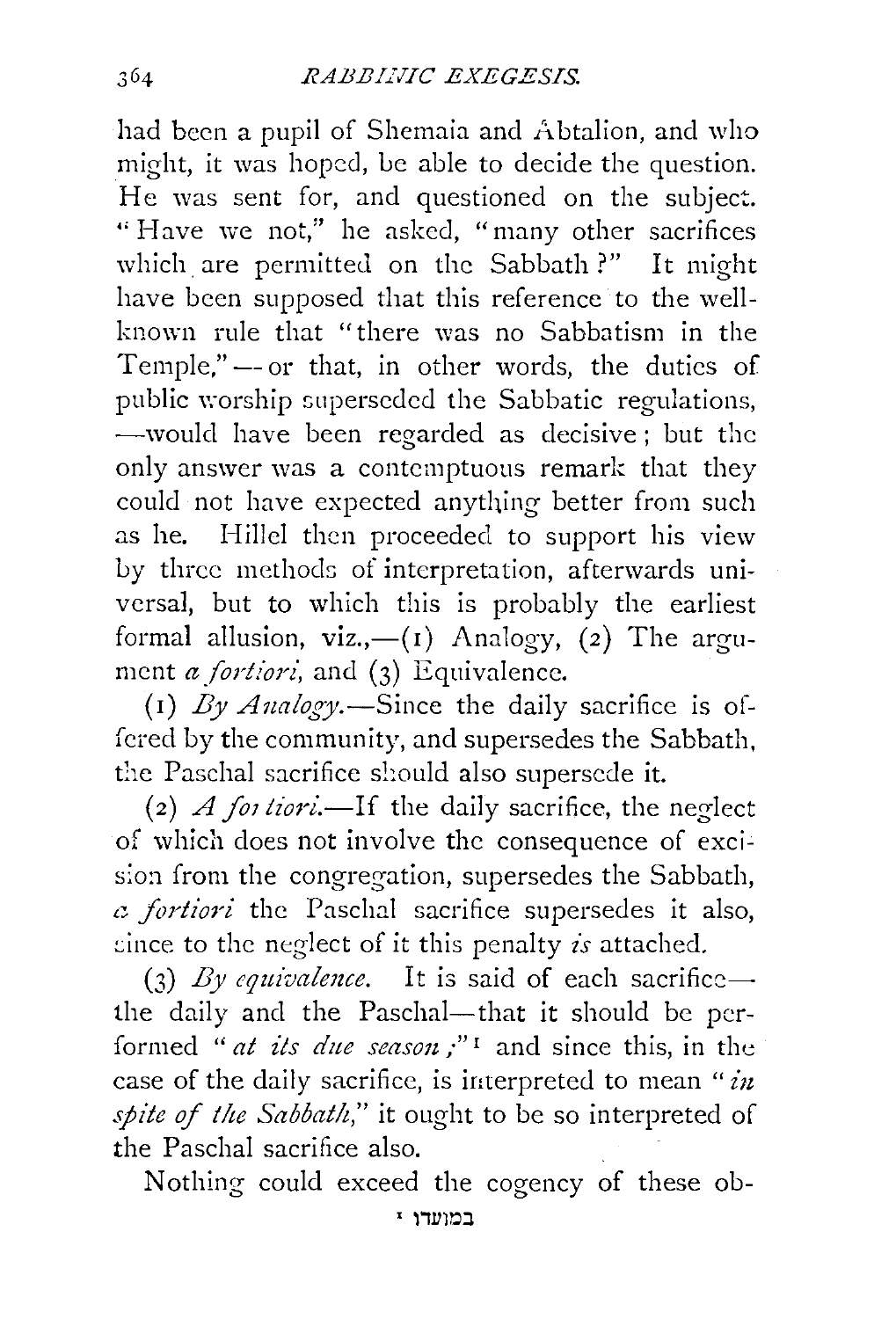vious and common-sense methods of exegesis, but they only provoked the sons of Bethyra to the contemptuous remark, "What could one have expected of a mere Babylonian ?" The dispute continued all day, but the Beni Bethyra remained entirely unconvinced by Hillel's reasonings; until at last he said to them, in despair or in triumph, " May I be punished if my decision was not communicated to me by Shemaia and Abtalion."

The effect produced by this remark was extraordinary. One would have thought that there was no amazing merit in recollecting a mere scrap of the Halachôth, and that it was much more meritorious to bring reason and good sense to bear on the solution of an undecided precedent. But to think thus. was wholly alien to the Rabbinic adoration of authority; and although there *is* no explanation of Hillel's concealment of what one is tempted to call "the trump card" of authority, which he finally produced to support the rejected power of logic, he had no sooner uttered this appeal to the names of the last-honoured Zougôth, than he is instantly lifted up and established in the high post of *Nas£,* or President! The title applies, not apparently to the Sanhedrin (if the despicable shadow which usurped the title could at this time be regarded as a Sanhedrin at all), but to the Schools. No sooner had he been thus appointed *Nasî*, than Hillel used his new authority to reprimand the Beni Bethyra, *not*, however, as we might have expected, for neglecting his irresistible arguments but because they had, on their own shewing, paid insufficient reverence to the authoritative decisions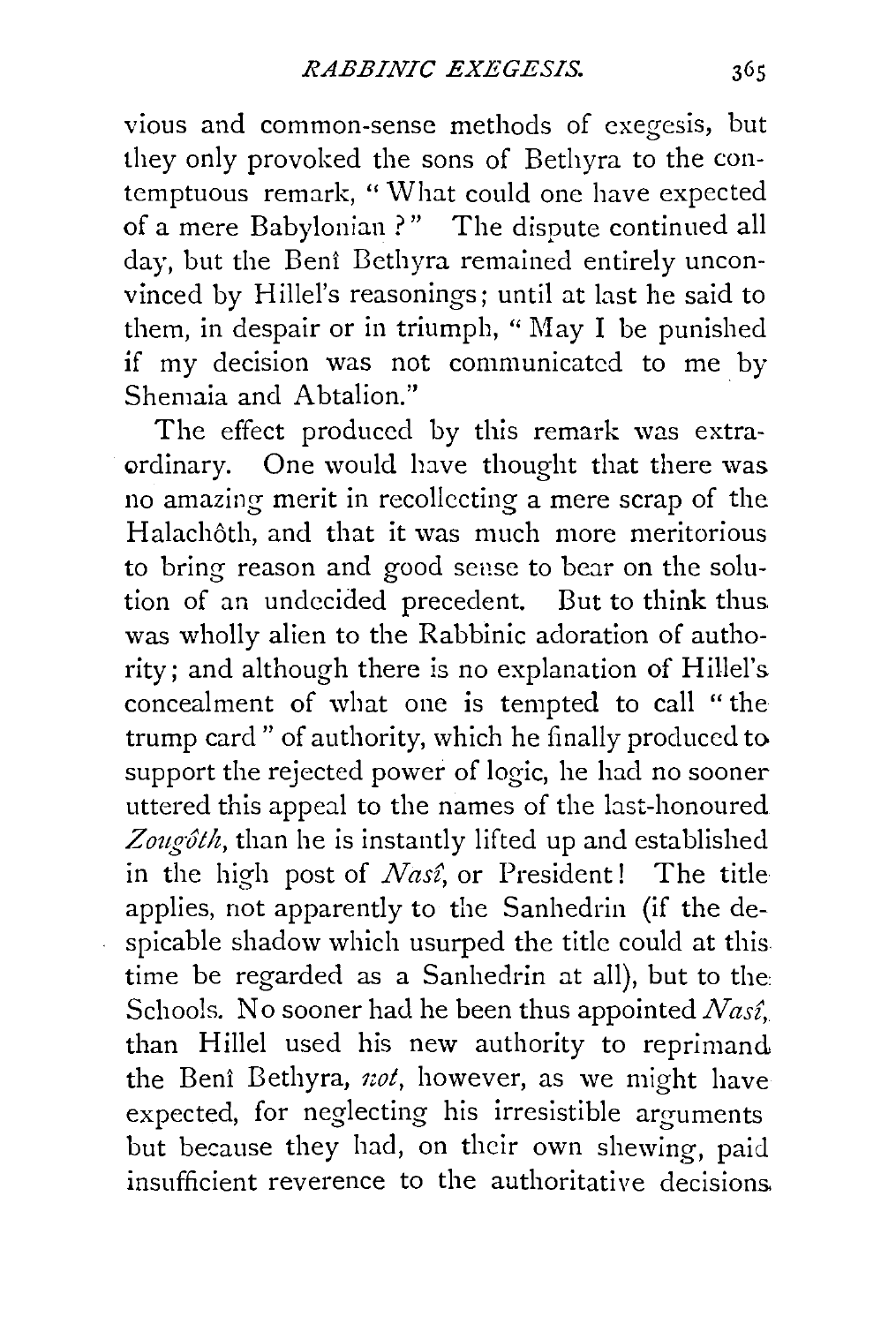which their predecessors had traditionally delivered, but which they had suffered to lapse into oblivion. "Whose fault was it," he asked, " that you were obliged to have recourse to a Babylonian? Was it not your own, for not having sat attentively at the feet of Shemaia and Abtalion, the two great men of the age, who dwelt amongst you ? "

The three rules here illustrated belong to the Seven-called *Middôth*-which are usually assigned to Hillel, all seven of which he is said to have applied on this occasion during his day's discussion. Whether they were original, or whether he had derived them from Babylon, is not known. The reason why he applied them before proceeding to adduce his traditional Halacha, was perhaps to avoid those *collisions* of conflicting authorities which make so strange a jumble of later Talmudism, and which were afterwards mainly due to the disputes of the Hillelites and Shammaites. There is, however, little that is .original about these *midd6th;* and if, as some have fancied, our Lord Himself referred to them,<sup>I</sup> He may most certainly have done so without any knowledge whatever of Hillel, seeing that they are as old as the most rudimentary form of logic. The method *a fortiori* is found, as the Jews themselves observed, in Numbers xii. 14, and the rule of *analogy* had been already applied by Simeon Ben Shetach long .before, in a question relating to the punishment of false witnesses. And although it might have been hoped that Hillel's *middoth* would have had the effect of superseding a mere reference to authority,

<sup>&</sup>lt;sup>1</sup> Inference from major to minor, or from minor to major, Matt. vii. .II, x. :29; analogy, xii. 5, &c.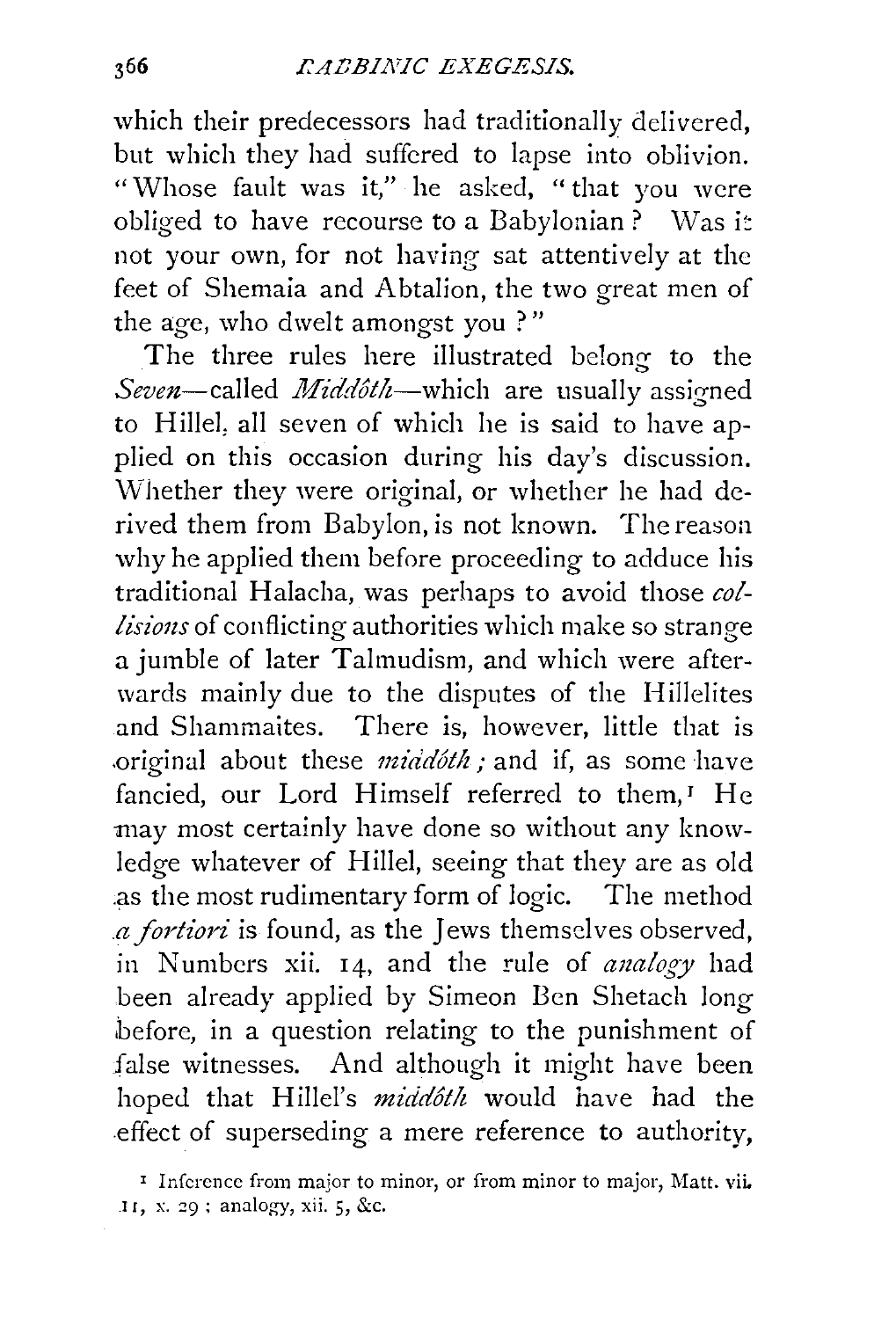they not only failed to do this, but caused much deeper mischief. Under R. Ismael Ben Elisa these rules swelled from seven to thirteen, and under R. Eliezer Ben Jose to *thirty-two*, and subsequently to *fortyuinc,* admitting of applications so complicated and so preposterous, that, in the hands of a teacher like the celebrated Akibha, the original text became of little or no importance, and, by the aid of numberless *Halachôth*, anything might be deduced from the Mosaic Law which pleased the ingenuity or met the fancy of any celebrated doctor. Even R. Akibha met with opponents courageous enough to denounce the frivolous complexity of his system. "Expound and expound all day long!" exclaimed to him indignantly R. Jose the Galilean, and R. Eliezer Ben Azaria, " still thou canst ·neither add to nor take from the written word." "I can stand it no longer, Akibha!" bitterly cried R. Tarphon, in the middle of one of his cobweb spinnings ; "how long will you patch things up in this arbitrary fashion ?" "You are the man," said R. Doza Ben Hyrkan, "whose fame reaches from one end of the earth to the other; yet you are not fit to be even a cowherd."<sup>1</sup> "Not even to be a shepherd," was Akibha's ironical or humble reply. R. Jose Haglili, who often victoriously opposed the reasoning of Akibha, was called by R. Tarphon "the horned ram," because he conquered the butting of Akibha. 2

The various lines of Biblical interpretation in the Talmudistic and Kabbalistic schools were subse-

<sup>&</sup>lt;sup>1</sup> Jebamôth, 17.

<sup>&</sup>lt;sup>2</sup> See the reference to the Sifras and Tosephtas, in which these passages of arms occur, in Hamburger's *Talmud. Worterb.* ii. p. 36.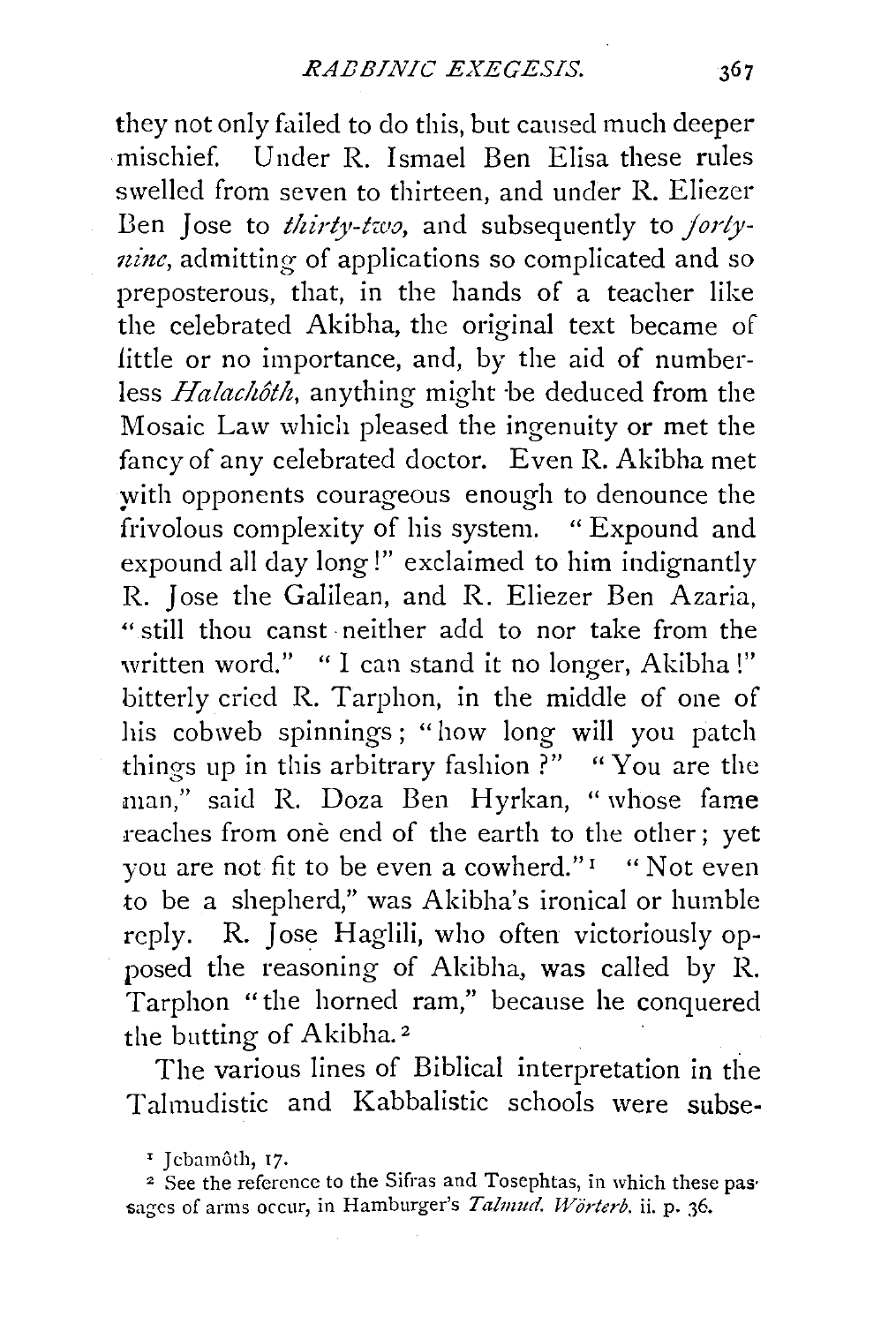quently summed up in the memorial word PARDES.  $viz. :=$ 

(I) *Pes hat,* "explanation" of the simple word and sentence.

(2) *Remez,* "hint" as to laws, &c.

(3) *Dan2sh,* "homily," inferences, paraphrases, &c.

(4) *Sod,* "mystery," in which allegory plays a large part.

" In these various directions the Law," say the Rabbis, "can be expounded in forty-nine different manners;" and it was a current maxim in the school of R. Ishmael<sup>1</sup> that a teacher can explain a verse in a multitude of different ways, as a hammer dashes a rock into many fragments.

It would be tedious to follow the dreary ingenuity of the Halachists through the multitudinous pettincsscs of which the Talmud is the treasury or the tomb. But some of the methods of the Kabbalah are intrinsically interesting and historically illustrative from their very ingenuity. The date and origin of the Kabbalah are extremely uncertain. The word is correlative with Massorah. Massorah means " transmission,'' and Kabbalah means " reception," both words having reference to the Oral Law. The Jews refer the doctrines of the Kabbalah-the strange cosmogony with its  $En$  Soph, or " Illimitable," its ten *Sephtroth,* or " Intelligences," its *Ets Chaifm,* or "Tree of Life," and *Adam Kadmon*, or " Primeval Man," and its obviously N coplatonic psychology--to Abraham, who derived it ultimately from Adam, who was initiated into its mysteries by the angel Raziel. Its doctrines are found in the Jetsîrah, or

1 Sanhcdrin, 34·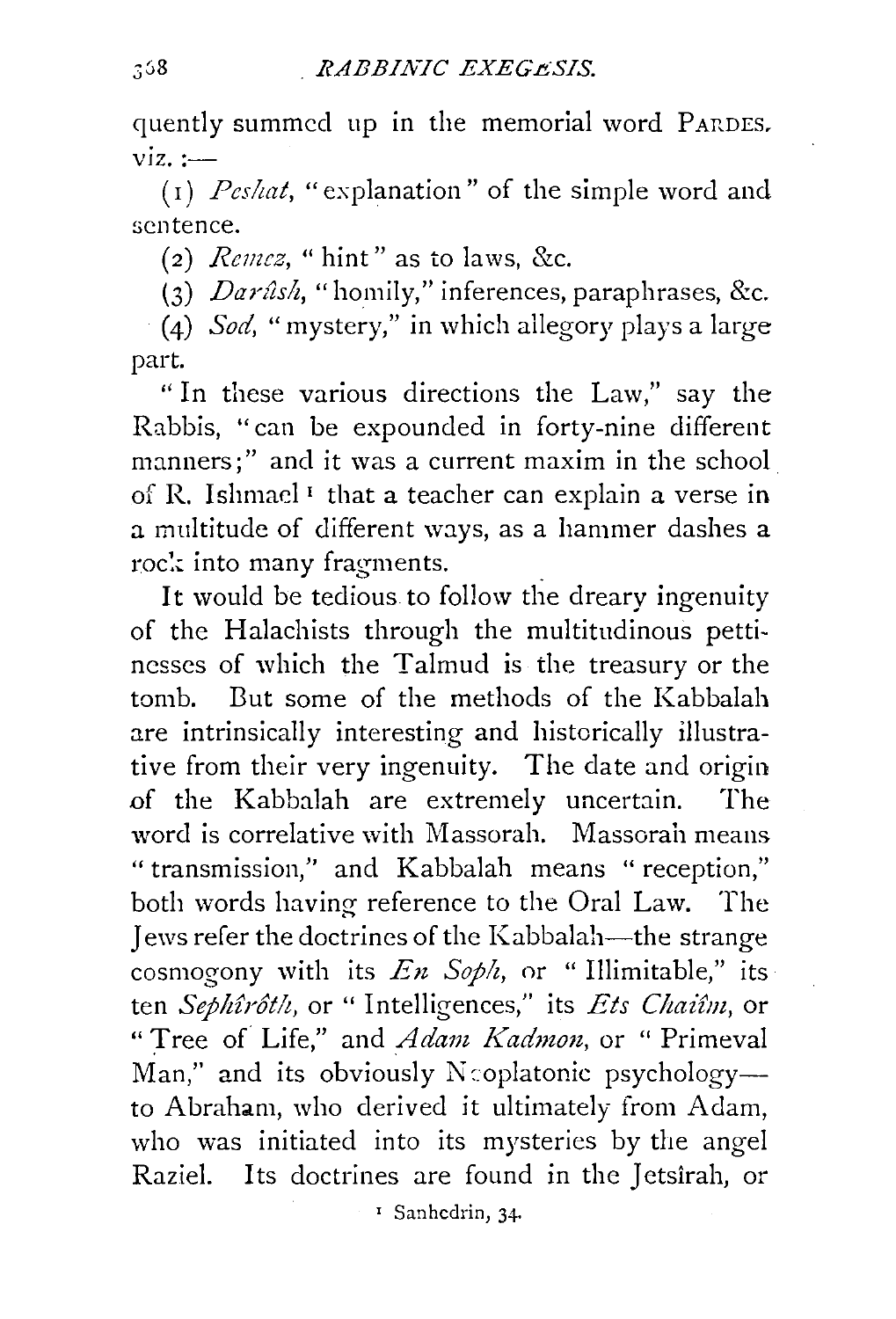" Book of Creation," and the Zohar, or " Book of Brightness," and the germs of the system, or at any rate of some of its pretended methods, may probably be found about the time of the Exile. Its subsequent development was due to the Jewish Schools of Alexandria, which revelled in a mixture of Pythagoreanism, Platonism, and Oriental Philosophy. Modern Kabbalists divide their science into the speculative part and the practical part. The speculative part is occupied with the names of God, angels, demons, and mystic exegesis. The second is a kind of magical science, equally useless and contemptible. The speculative part of the Kabbalah is loosely divided into the Cosmogony *(Maase Bereshtth)* and the History of the Heavenly Chariot *(Maase Mercava);* but Munk, $I$  to whose account I am much indebted, divides it into symbolic, dogmatic, and purely speculative.

It is the former of these divisions alone—the symbolic-with which we have here to do. It is an esoteric system of interpretation, which deduced from Scripture a sense widely different from the literal. Its three methods were summed up in the memorial word *Geneth,* which stood for the initial letters of the Hebraized Greek words Gematria, Notarikon, and *Themourah*, of each of which we will furnish a few instances.

r. GEMATRIA is simply a distortion of the Greek word Geometria. It consisted in giving numerical values to the letters of a word, and then connecting it with any other word the letters of which furnished the same numerical value. Thus the Hebrew word

> ' "Palestine," p. 520, *et seq. zs*

VCL. V,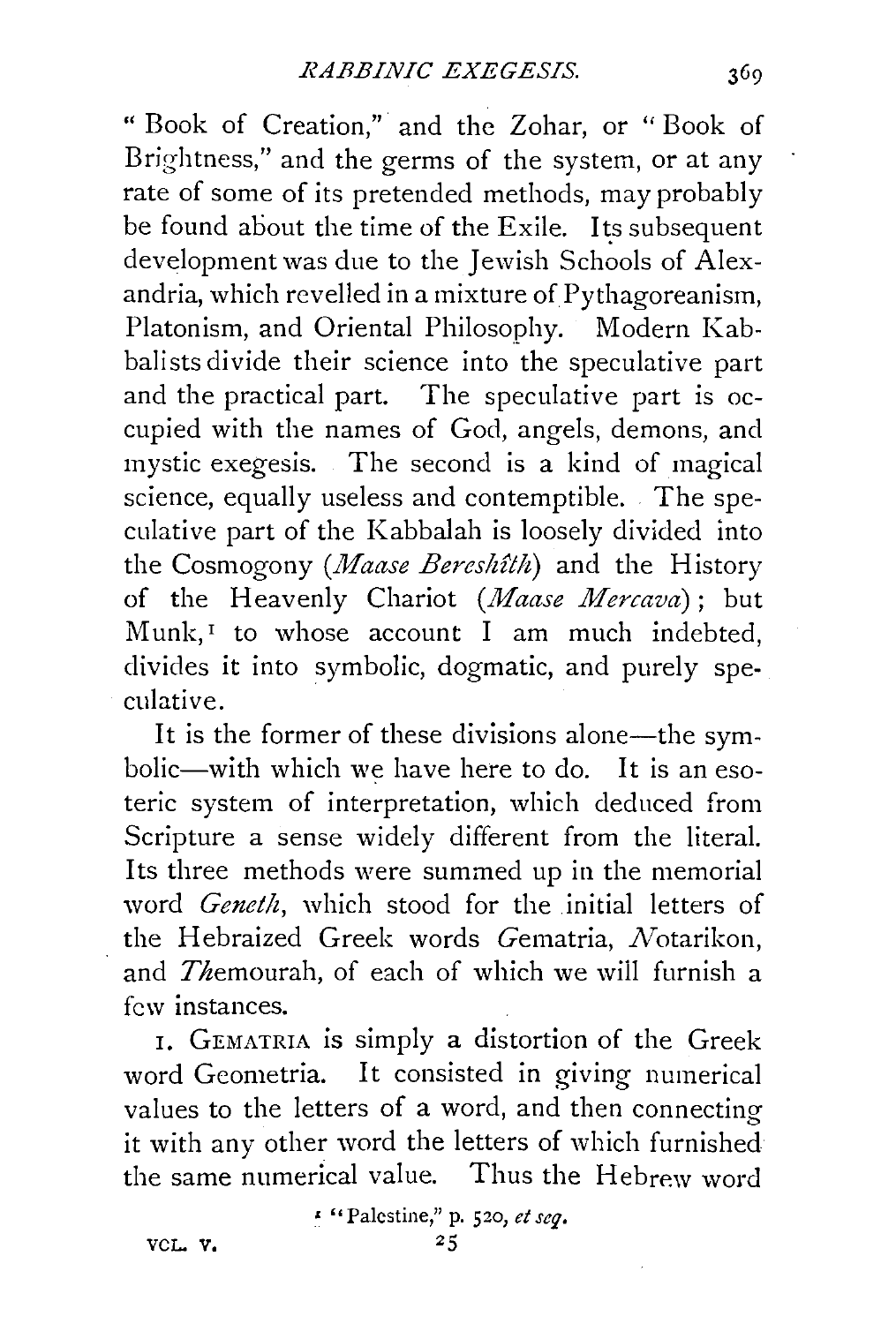for Messiah furnished the numerical value 358; and as this was also furnished by the word *Nachash*, "serpent," they inferred that the Messiah was the promised Seed of the woman who would bruise the serpent's head. Again: since Gog and Magog yield by numerical equivalents the number 70, they always considered that 70 was the number of the nations of the world. Again : since the letters of the name Eliezer give 318, they inferred that, when Abraham pursued the army of Chedorlaomer (Gen. xiv. 4), Eliezer alone was worth all the rest of the host. Another curious and apparently very ancient application of the rule is found in the fact that, whenever a Nazarite undertook his vow, without specifying the time of its duration, he was (as appears from *Siphri,* the Rabbinic Commentary on the passage) to be a Nazarite for thirty days, simply because, in Numbers vi. 5. "He shall be holy," the  $\cdot$ "he shall be," =  $10 + 5 + 10 + 5 = 30$ . It might have been supposed that such a method was nothing, in fact, but a harmless play of fancy, being only, as a friend observes, an expansion of Scriptural interpretation into the number of positive integral solutions of an indeterminate equation. Indeed, so far, it might be considered in no respect more reprehensible than the fancies of early Christian writers about Abraham's 318 servants ; as, for instance, when it is argued that, because  $\tau_{\text{th}}$  is the Greek alphabetical notation for  $318$ , the  $\tau$  symbolizes the cross, and the  $\eta$  the first two letters of the name of Jesus, so that the victory of the servants is a direct type of Christ's victory by means of the cross. But unhappily this Gematria furnished the Jews with a ready means of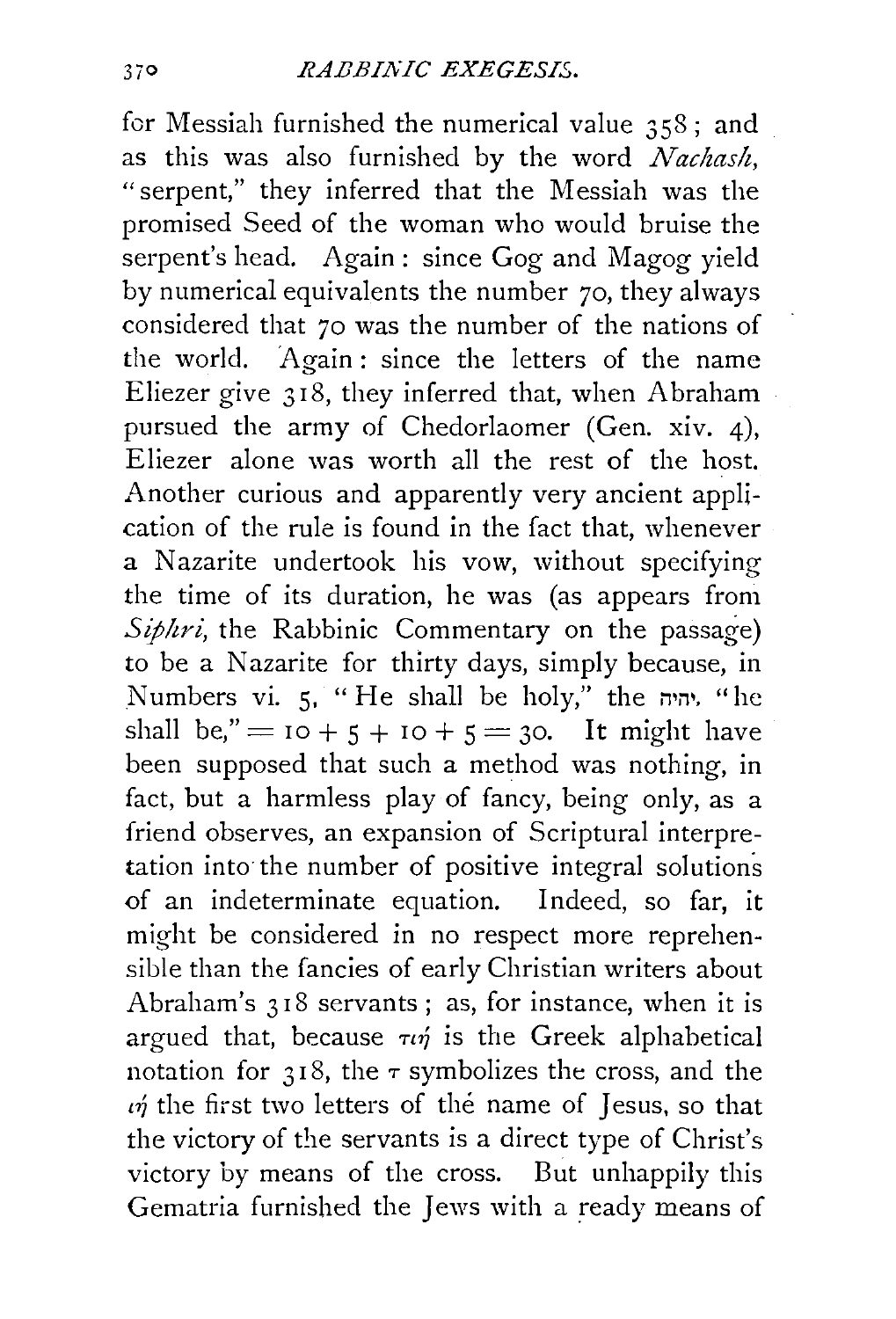getting rid of any obnoxious passage or expression, and this might be done with fatal effect. Thus, for instance, nothing is more remarkable in early Jewish history than the entire absence of that national exclusiveness by which they were afterwards charac- .terized. They were accompanied from Egypt by a mixed multitude, and actually Moses, their own Moses, was so far from having originally attached scrupulous importance to any admixture of blood with other races, that of his two wives, the first was a Midianite and the second an Ethiopian. Now, the murmurs of Miriam and Aaron against this Ethiopian marriage were a type of that arrogant and haughty nationality which became subsequently so .predominant ; and in order to get rid of a most unpleasant admission, the Kabbalah took the word *Koosîth*, "Ethiopian," and finding that it yielded the number 736, which is also yielded by the Hebrew words for "fair of eyes," they softened down the -obnoxious alliance into the marriage of Moses with .a beautiful woman, and therefore robbed themselves of the rich lesson of tolerance and humanity which .they might otherwise have learnt.

2. The process of NOTARIKON consisted in mak--ing words or sentences of the united final or other letters of another word or sentence. Thus, in Exodus xx. 2; out of the word *anoki*, "I," they made the Hebrew sentence, "I have written and revealed for thee my nature."<sup>1</sup> Out of the word *Mizbeach,* "an altar," they got the four Hebrew words for forgiveness, worship, blessing, life. In

<sup>&</sup>lt;sup>1</sup> I See other instances in Hamburger's *Talmud. Wörterb.* c. v. *.Scluijt.*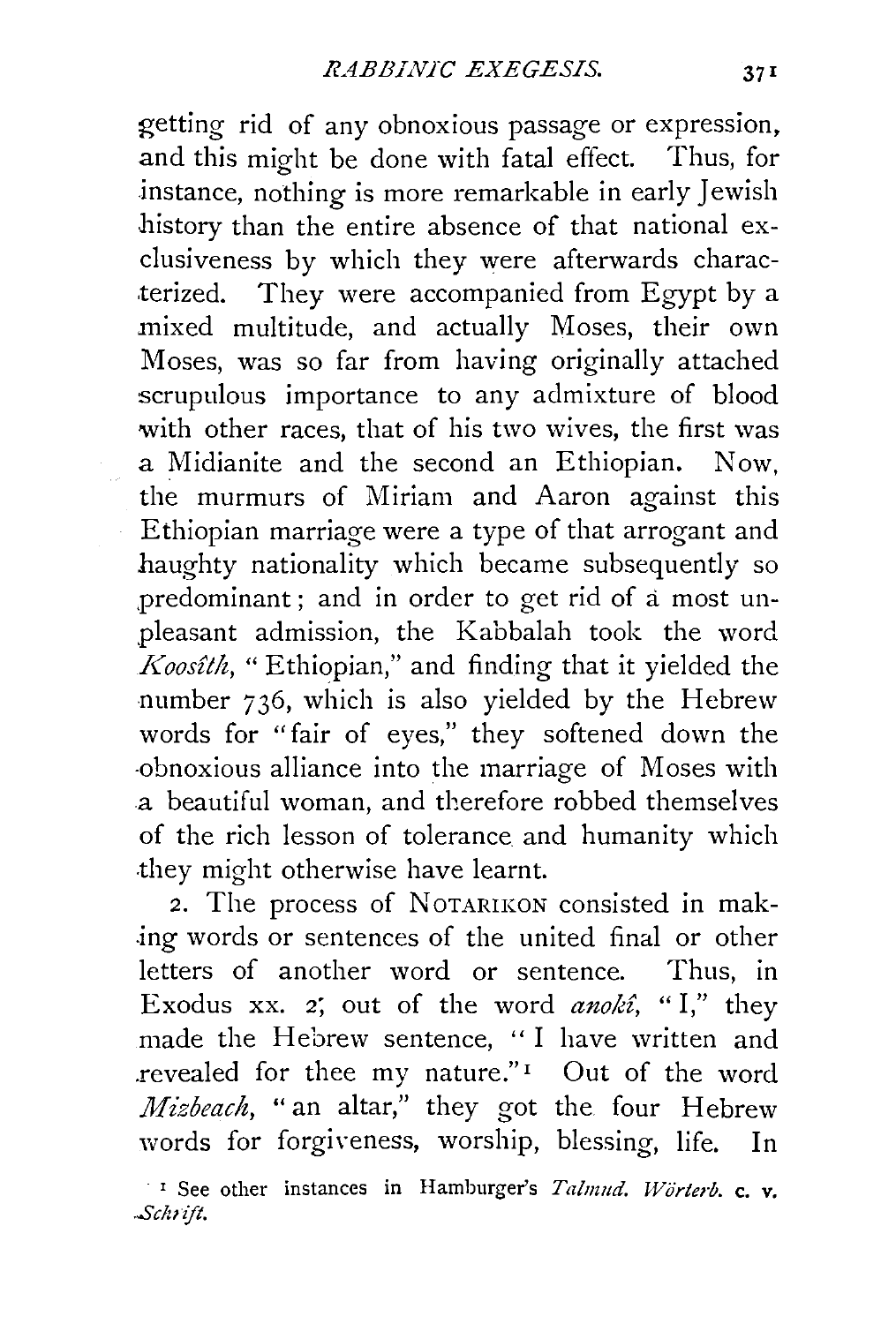## *RABBIA7C EXEGESIS.*

1 Kings ii. 8, out of the word *nimretseth*, a "grievous" curse, they deduce that Shimei called David "an adulterer," "a Moabite," "a murderer," an "apostate," and "abhorred," because the Hebrew words for those terms of opprobrium begin respectively with  $n, m, r, ts$ , and  $th$ . And since, in Genesis ii. 3, the words, " God created and made," are in Hebrew, "Bara Elohim, laasôth," they got out of these two words the word *Emeth,* " Truth," and said that "truth" was the object of creation. Again: out of the letters of the word Abraham they got the initials of the Hebrew words for "Father of many nations;" and they regarded the word ADaM as a sign that the Messiah would be descended from  $\widetilde{A}$ dam through  $D$ avid. That the Christian fathers inherited some of the traditional methods of the Jewish Kabbalah, may be seen from the fact that, out of the same word *A dam,* they got the four Greek words anatolê, dusis, arktos, mesêmbria, i.e., east, west, north, south; and argued from this, or rather illustrated by this fancy, the supremacy of man throughout the visible universe.

3. The word THEMOURAH means "change," or "commutation," and it consisted in various interchanges of letters of the alphabet, for concealment or similar purposes. It is especially interesting because there seem to be three distinct instances of it in the Bible itself. The first and simplest form of Themourah consisted in substituting for each letter the one which corresponded to it in position at the other end of the alphabet. Thus, since the Hebrew alphabet runs as follows : A, B, G, D, H, V, Z, &c., R, SH, TII, the proposed interchange was called *Atlz-.*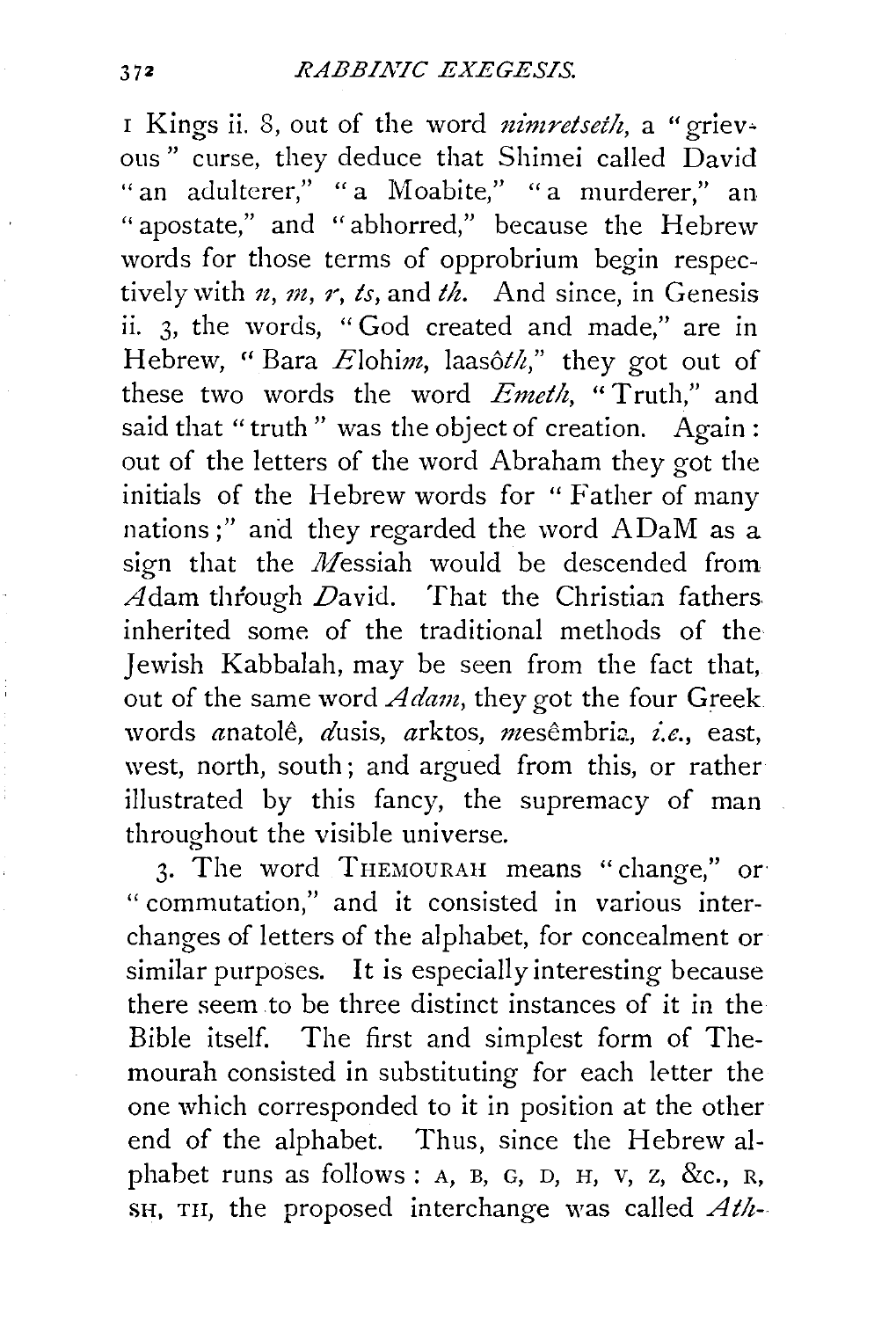$bcs/h$ , because  $s/h$  was substituted for A,  $th$  for B, &c. Thus, in Jeremiah li. 41 (cf. xxv. 26), we find the unknown word Sheshak, and no Christian interpreter had any notion why it was used or what it meant till Jerome had learnt the secret from his Jewish instructor in the Hebrew language. Substitute for *sh, sh, k,* the letters which correspond to them at the *beginni1tg* of the alphabet, and you get *Babel,* or " Babylon," and the secret stands revealed. Another curious instance occurs in the first verse of the same chapter. The words are, " Behold, I will raise up against Babylon, and against *them that dwell in the midst of them (lebh kamaz)* that rise up against me, a destroying wind." Now, in this passage, no meaning could be attached to the italicized words until it was revealed by Jews that they are another instance of Athbash; for, substituting for *lebh kamai* the letters in corresponding position, $<sup>I</sup>$  we find that we</sup> ·get the word *Kasdîm*, or Chaldeans, and the verse becomes abundantly clear. Originally, no doubt, the custom of using the Athbash may have been dictated by policy and terror, because it furnished a very simple cipher; but afterwards it was evidently used by way of fancy or ornament.

A modification of Athbash was Albam, which consisted in writing the alphabet in two columns, thus :

| Α   |   | L            |
|-----|---|--------------|
| B   |   | $\mathbf{M}$ |
| G   |   | N            |
| D   |   | S            |
| &c. | ٠ | $\&c.$ ;     |

and then substituting for each letter the one in the

' 10p is by Athbash the equivalent of כב קמי.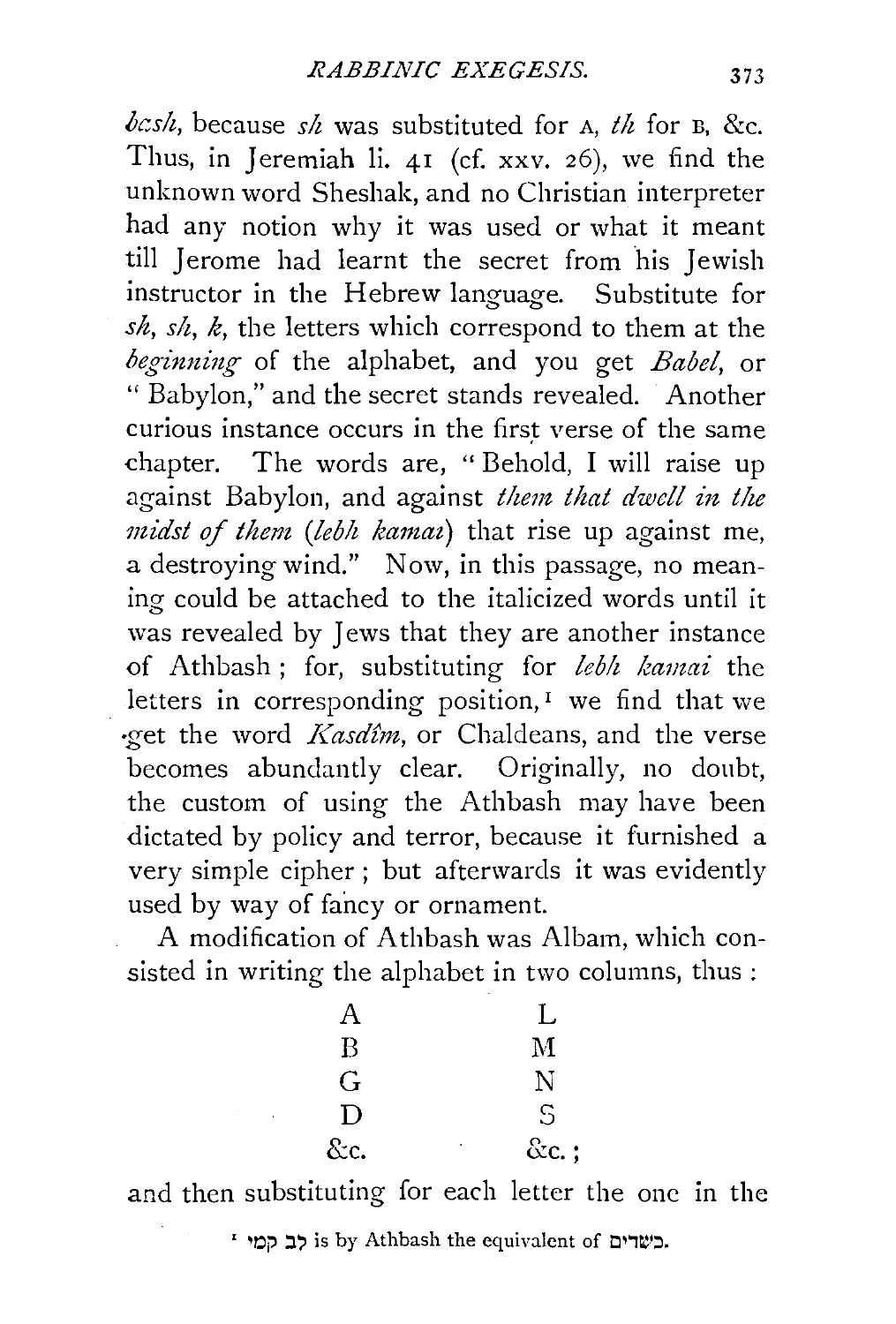opposite column. Of this, too, there is very possibly an interesting example in Isaiah vii. 6, " Because Ephraim, Syria, and the son of Remaliah, have taken evil counsel against thee, saying, Let us go up against Judah,  $\ldots$  and set a king in the midst of it, even *the son of Tabeal.*" But who is Tabeal, and why should *hi's* son be set up, and for what reason is he nowhere else alluded to? Apply the *Albam,* and "Tabeal" simply gives you "Remaliah" again; and there can, I think, be very little doubt that Isaiah simply uses it by way of scornful variety, or perhaps because these threats had at their origin been at first concealed under a secret watchword of conspiracy.

Yet another transposed alphabet gave the Atbach, an ingenious system by which all the pairs of letters that make IO, IOO, I,000, are classed together, and the letters of each pair are commuted. There is no even probable instance of its use *in* the Bible, but it has been applied to Proverbs xxix. 21, to explain the word *mânôn*, which occurs nowhere else, by substituting for it the equivalent, "*gnehdah*," "testimony. "

A third species of Themourah was simple transposition of the letters of the word which was to be manipulated. Thus, because Malachi is easily transposable into Michael, there rose the current fancy that Malachi was only an angel in guise of human flesh.

It will be obvious that the reverence for words so full of hidden and mystic significance would become more and more superstitious. Accordingly, in the hands of teachers like Akibha, the whole Bible became an immense series of infinitely numerous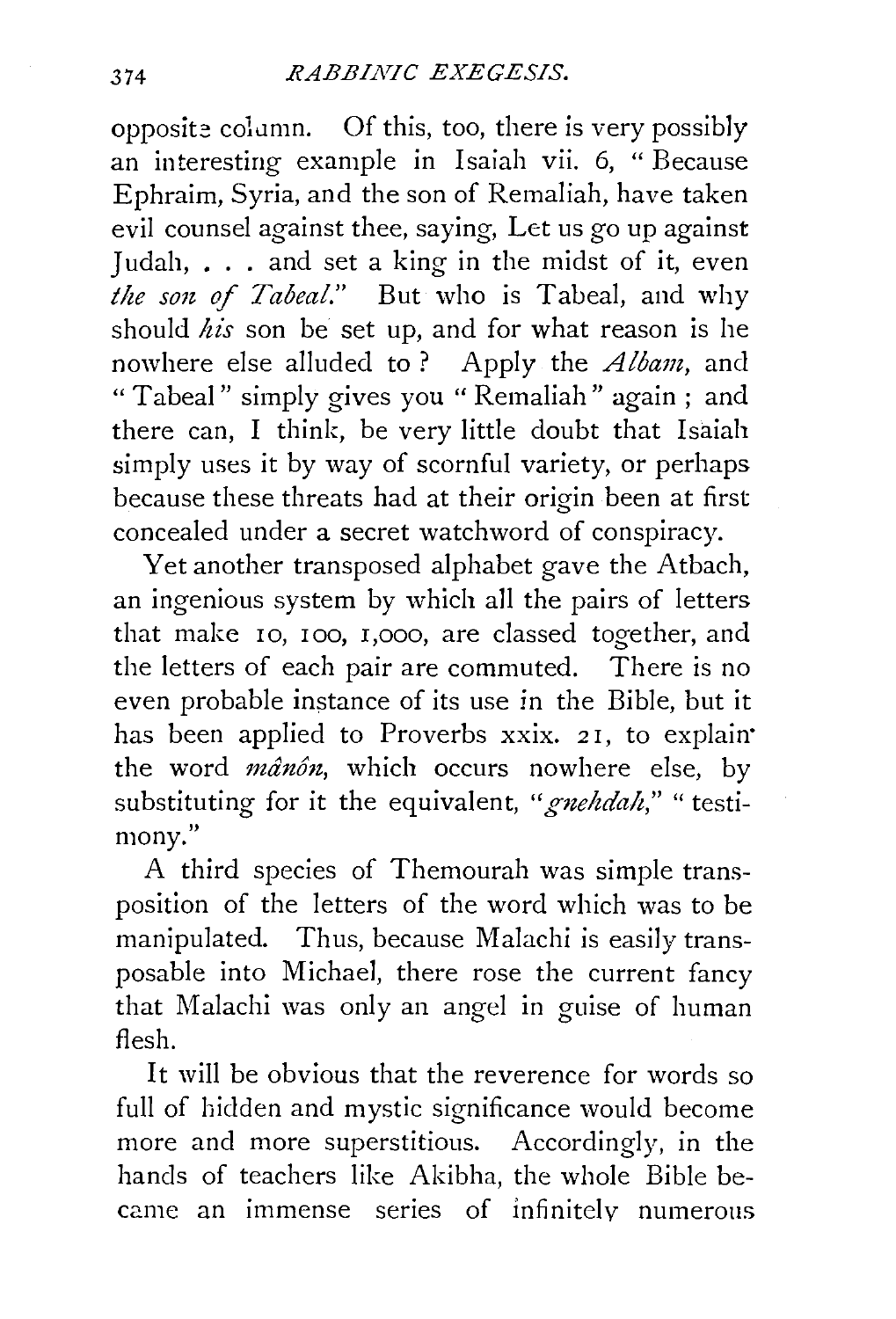enigmas, as a training-ground for Rabbinic ingenuity. Already, in *Pirke Abhôth* (v. 22), we find the rule, "Turn it (the Law) over and over again, for everything is in it, and will be discovered therein;" and commentators of the school of Akibha held that, just as there is meaning in "every fibre of an ant's foot or a gnat's wing," so is there in every letter and tittle, or horn of a letter, in Scripture. Thus every " and " (aph), " also " (gam), and sign of the accusative *(eth)* case, is supposed to possess a special significance.<sup>1</sup> Thus, not to be needlessly lengthy over these minutiæ (illustrative, as they are, of the dust that gathered on the cerements of a dead religion), if, in Genesis xii. I, it is said that "the Lord visited eth-Sarah," it means that *with* her He visited also other barren women; and in 2 Kings ii. 14, " He *also (aph)* smote the waters," it means that Elisha performed more miraCles at the Jordan than Elijah; and if, in I Samuel xvii. 36, we find, " Thy servant slew also too (*gam aph*) the lion, also (*gam*) the bear,'' the three particles imply that he slew three other animals beside the two mentioned. In this sort of way the Rabbinic exegesis becomes an elaborate system in which "nought is everything and everything is nought."

It was this stupid fetish-worship of the dead letter -a superstition which invariably and inevitably involves the murder of the living spirit-which led to the superfluous folly of counting the letters of the Law, which were said to be  $815,280$ , the middle letter of the Pentateuch occurring in Leviticus xi. 42. The

<sup>r</sup>These rules will be found at length in Dr. Ginsburg's art. *Midrasli*  in Kitto's "Bibl. Cycl."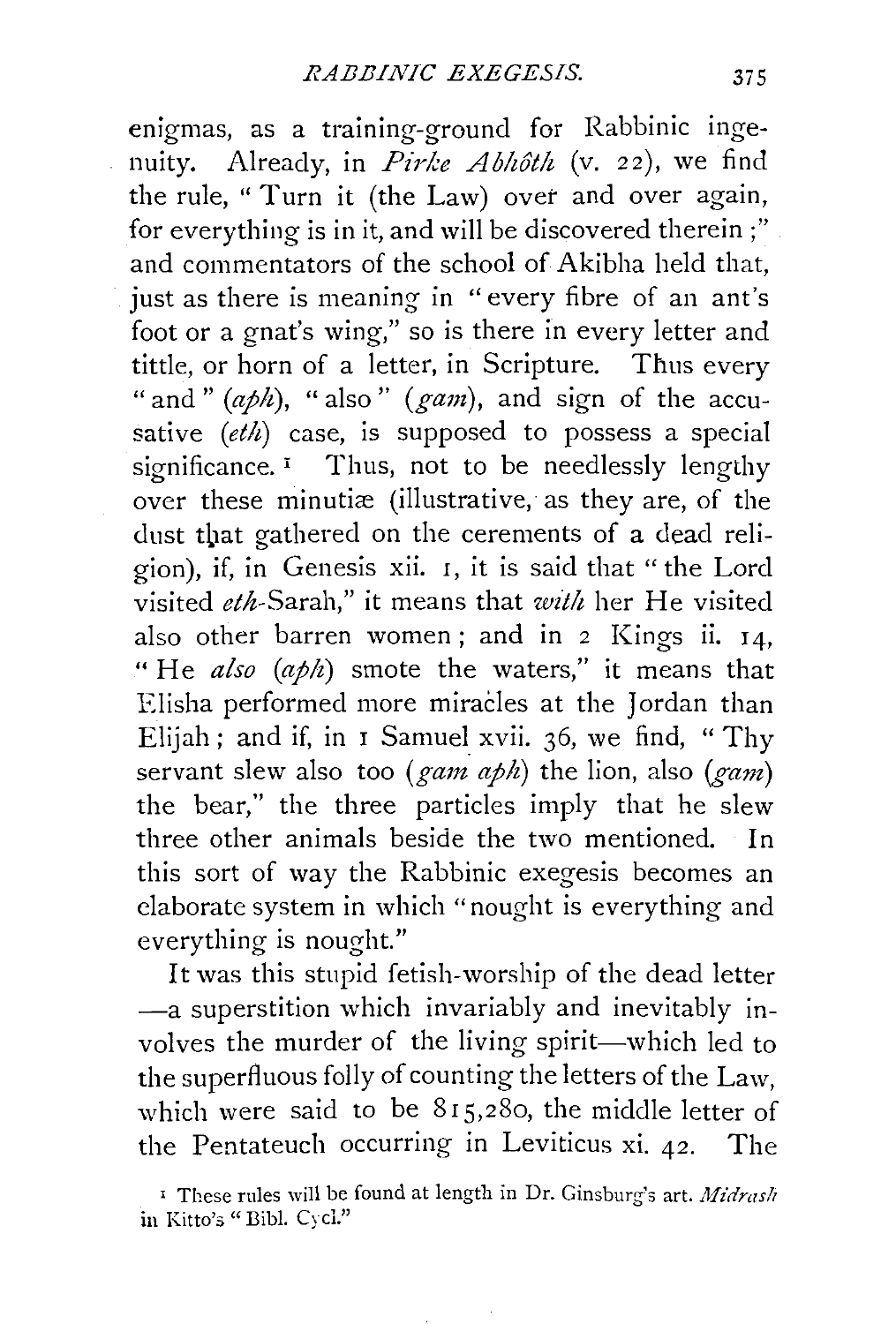fact that the word for glory, *kebhôdah*, is in Haggai ii. 9 spelt without the final letter  $\pi$ , which stands for five, led the Jews to look out for five things, which, though present in the first, were wanting to the second Temple, and these five things were, among other various enumerations, sometimes reckoned as being the Shechinah, or "cloud of glory," the Urim, the Holy Oil, the fire from heaven, and the Spirit of Prophecy. The importance attached to various letters is illustrated by the story of Rabbi Honna, that, since the letter Yod was turned out of the name Sarai, it was compensated by the addition of . a *h* both to Abraham ·and Sarah, which thus divided the Yod  $(=$  ro) into two *h*'s, each of which stood numerically for five. In the Jerusalem Sanhedrim the Book of Deuteronomy prostrates itself before God, and complains (on what grounds I cannot understand) that 'Solomon, by his shameless polygamy, has turned it out of the letter *nashtm,*  " women ;" whereon God replies that Solomon, and a thousand like him, shall perish, but not the letter *Yod.* 1 Once more: in Psalm cxlv. 16 the *verse*  ought to begin (since this is one of the alphabetical Psalms) with the letter  $n$ . The letter  $n$  is, however, omitted, either by the accidental loss of a verse 2 or for some other unknown cause. This exercised the ingenuity of the Rabbis, and Rabbi Johanan suggested that the reason was because the verse which predicted the fall of Israel begins with this letter (Amos v. *z).* 3

<sup>1</sup> Gfrörer. *Jahrhund d. Heils.* i. 236.

2 Jn the LXX. a verse is found here which would in Hebrew begin with  $Nun$ .

3 See *Bab. Berachôth*, *i.* (Schwab. 233.) It is, however, very re-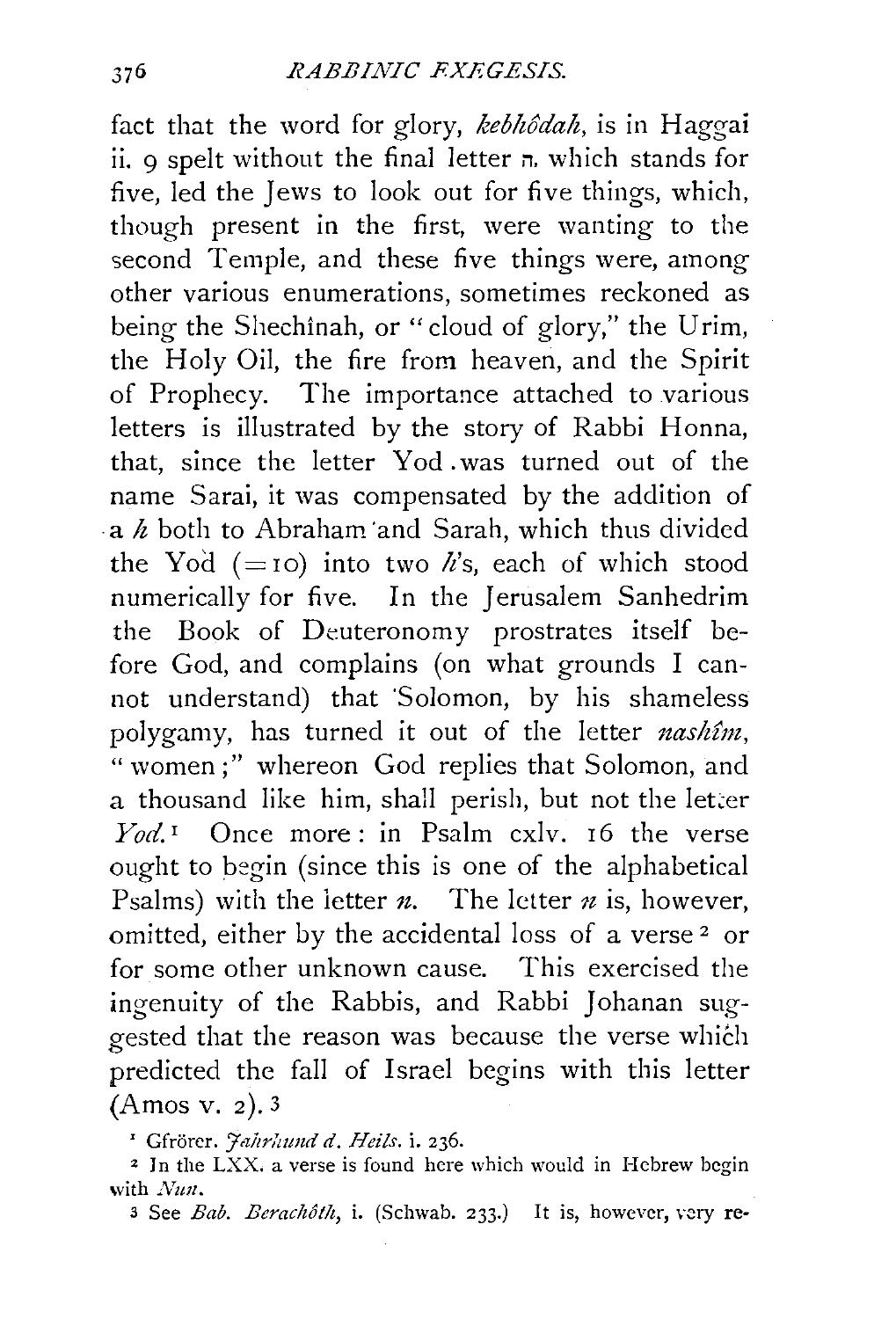And yet, as we have already seen in the dishonest application of the Kabbalistic Gematria to the objectionable word *Koosîth*, "Ethiopian woman," in Numbers xii. I, so in other instances this irrational· reverence for the letter did not prevent the Jews from tampering with it when occasion required. Perhaps the most flagrant instance of this is to be found in Judges xviii. 30. In that passage there can be but little doubt that the wandering Levite who first serves Micah and his very irregular ephod and teraphim for the very small remuneration of his food, a suit of clothes, and ten shekels a year, and who afterwards so readily assents to be a priest of the Danites in Laish, and the founder of a hierarchy of rivals to the priests at Shiloh, is Jonathan, the .son of Gershom, the son, not of Manasseh, but of no other than Moses himself. We can easily understand that if the Jews were, not unnaturally, vexed .and astonished to learn that the second wife of Moses had been an Ethiopian, they were still more indignant to find that the grandson of their heroic and immortal legislator was the meanly-paid Levite of a schismatic and semi-idolatrous worship. There stood the word MôSHEH, מֹשֶׁה. Suspend a little, timid, furtive, dishonest *n* (Nun) above the *sh* (Shin),—thus,  $\vec{w}$ <sup>o</sup>, and you have a sort of vague suggestion that there

markable that Rabbi Johanan does not use the words "the fall of Israel," but, by a remarkable antiphrasis, curiously illustrative of the superstition which attached to the mere sounds of words, substitutes for it the reverse, namely, "the fall *of the enemies* of Israel." Another Rabbinic way of getting over this painful verse was to imagine a disjunctive accent in the middle of it, thus: "The virgin of'Israel is fallen: she shall no more (fall) : rise !" and in Psalm cxlix.  $I_4$ , "The Lord upholdeth *all them that fall*," Rabbi Nachman bar Isaac sees a prophetic allusion of David to this very verse of Amos.